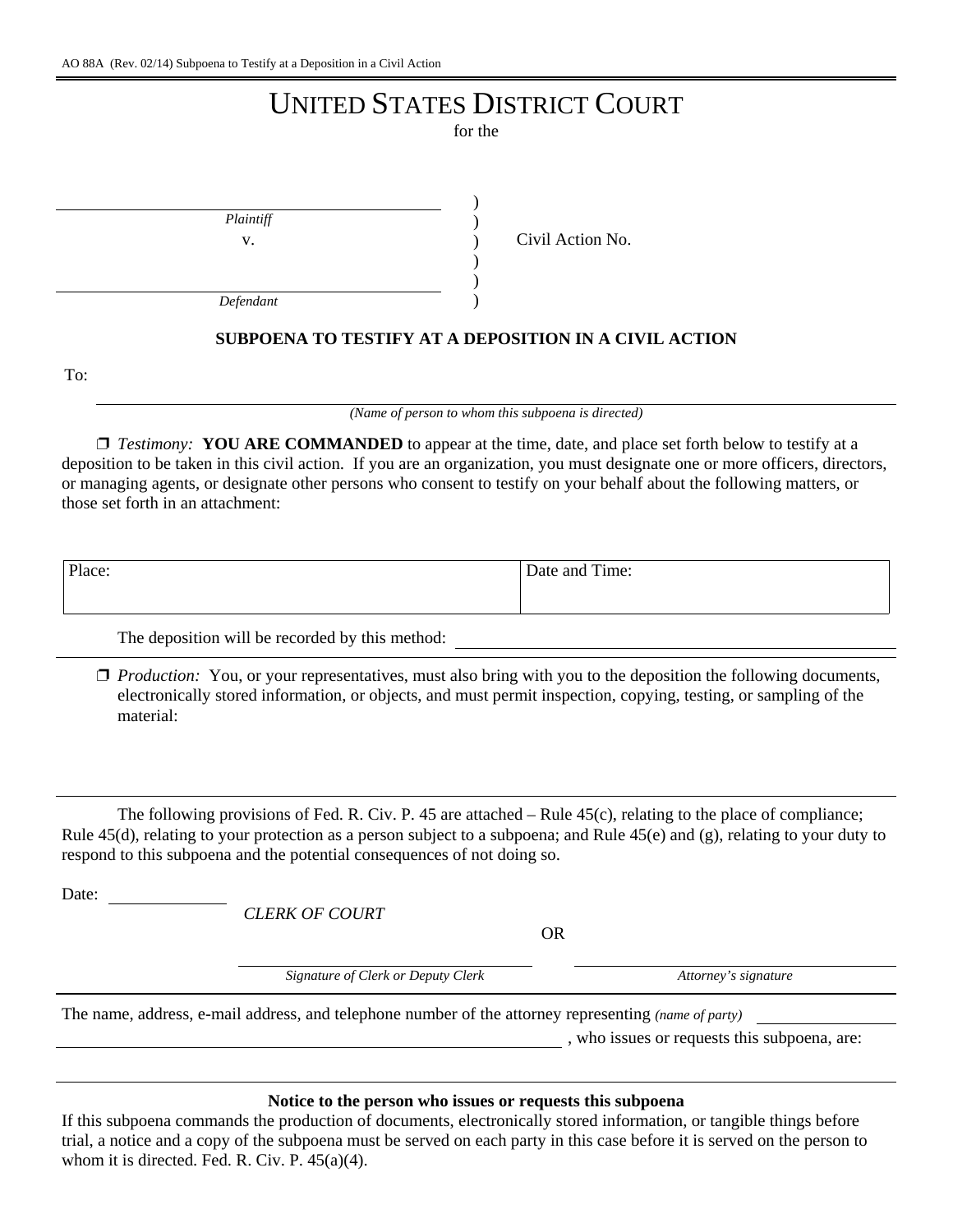Civil Action No.

## **PROOF OF SERVICE**

## *(This section should not be filed with the court unless required by Fed. R. Civ. P. 45.)*

| $on$ (date)    |                                                                                                                                                                                                                             |                        |      |      |
|----------------|-----------------------------------------------------------------------------------------------------------------------------------------------------------------------------------------------------------------------------|------------------------|------|------|
|                | $\Box$ I served the subpoena by delivering a copy to the named individual as follows:                                                                                                                                       |                        |      |      |
|                | <u> Alexandria (Carlo Carlo Carlo Carlo Carlo Carlo Carlo Carlo Carlo Carlo Carlo Carlo Carlo Carlo Carlo Carlo C</u>                                                                                                       | on $(data)$            | ; or |      |
|                | $\Box$ I returned the subpoena unexecuted because:                                                                                                                                                                          |                        |      |      |
| \$             | Unless the subpoena was issued on behalf of the United States, or one of its officers or agents, I have also<br>tendered to the witness the fees for one day's attendance, and the mileage allowed by law, in the amount of |                        |      |      |
| My fees are \$ | for travel and $\$ for services, for a total of $\$                                                                                                                                                                         |                        |      | 0.00 |
|                | I declare under penalty of perjury that this information is true.                                                                                                                                                           |                        |      |      |
| Date:          |                                                                                                                                                                                                                             |                        |      |      |
|                |                                                                                                                                                                                                                             | Server's signature     |      |      |
|                |                                                                                                                                                                                                                             | Printed name and title |      |      |
|                |                                                                                                                                                                                                                             |                        |      |      |
|                |                                                                                                                                                                                                                             | Server's address       |      |      |

Additional information regarding attempted service, etc.: